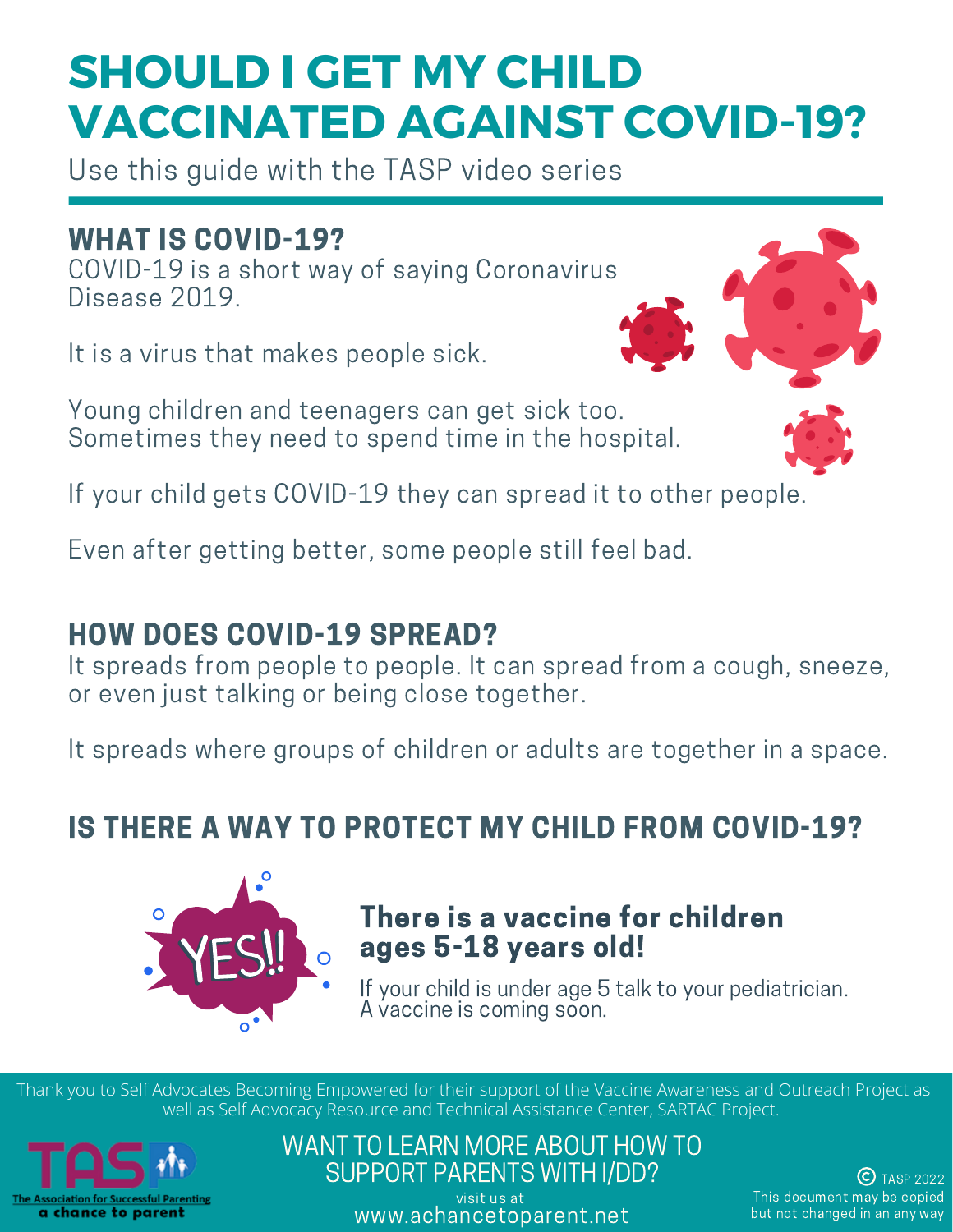## WHAT IS A VACCINE?

A vaccine is medicine. It usually comes in a shot. It protects you from getting sick. Each vaccine protects you from one illness.



The United States Government, and the Centers for Disease Control and Prevention (CDC), have worked hard to make a vaccine for children ages 5-18.

They say everyone over 5 years old should get the shot to help protect against COVID-19.

### WHY SHOULD I GET MY CHILD VACCINATED AGAINST COVID-19?

#### The vaccine helps keep children ages 5 years and older safe and healthy.

They might still get COVID-19, but will not be as sick. They are less likely to spread it to others.



#### Having a child with COVID-19 can make life harder. Children who have COVID-19 must stay home. They might be sick. They cannot go to school or daycare. They cannot run errands with you.

Getting your child vaccinated keeps your life and routine going. It makes your life easier.

#### Getting your child vaccinated keeps your whole family safe! It keeps parents, grandparents, other children, and friends safe.

Thank you to Self Advocates Becoming Empowered for their support of the Vaccine Awareness and Outreach Project as well as Self Advocacy Resource and Technical Assistance Center, SARTAC Project.



WANT TO LEARN MORE ABOUT HOW TO SUPPORT PARENTS WITH I/DD? visit us at

[www.achancetoparent.net](http://www.achancetoparent.net/)

 $(C)$  TASP 2022 This document may be copied but not changed in an any way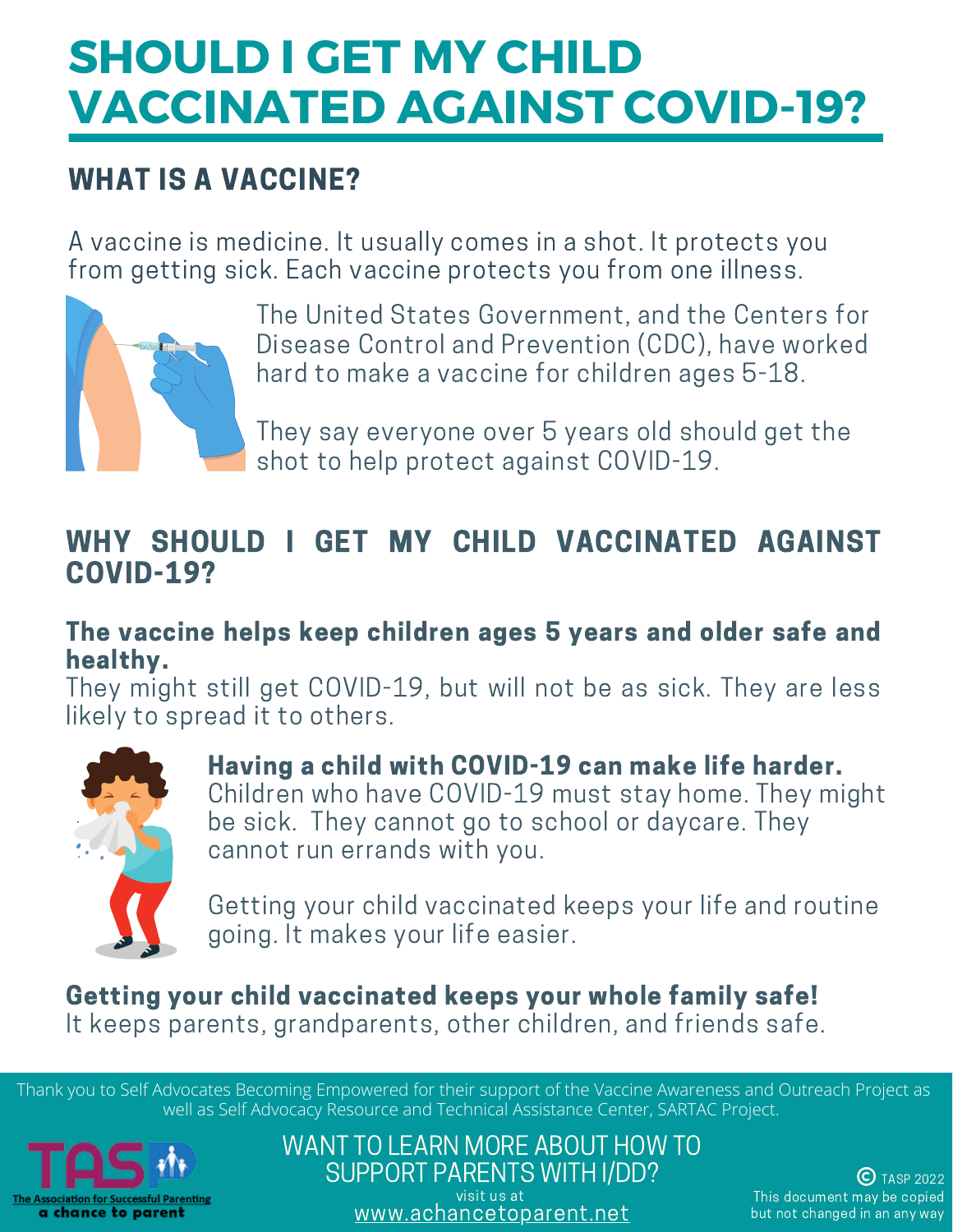# IS THE COVID-19 VACCINE SAFE?

The Government works hard to make sure vaccines are safe.

The Centers for Disease Control has given the vaccine to hundreds of millions of people. Tens of millions of children ages 5-8 have also been vaccinated. That's a lot of people!

# DOES THE COVID-19 VACCINE WORK?

The Centers for Disease Control says the vaccine keeps most children from getting COVID-19.

Even if a kid gets the vaccine and still gets COVID-19, they will not be as sick and will not spread it to others.



## DO KIDS GET SICK FROM THE VACCINE?



Some kids say they don't feel good after getting a shot. If your child does not feel good they should get better soon.

They may tell you their arm hurts where they got the shot. The child may have a headache. Their muscles might hurt. They might have a low fever.

If your child feels sick after getting the shot, call your child's doctor to check in.

If your child had a bad reaction to a vaccine before, call your doctor before you get the COVID-19 shot. Talk to them about what to do.



### Do you still have questions? Talk to your child's doctor or another medical professional.

Thank you to Self Advocates Becoming Empowered for their support of the Vaccine Awareness and Outreach Project as well as Self Advocacy Resource and Technical Assistance Center, SARTAC Project.



WANT TO LEARN MORE ABOUT HOW TO SUPPORT PARENTS WITH I/DD? visit us at [www.achancetoparent.net](http://www.achancetoparent.net/)

 $(C)$  TASP 2022 This document may be copied but not changed in an any way